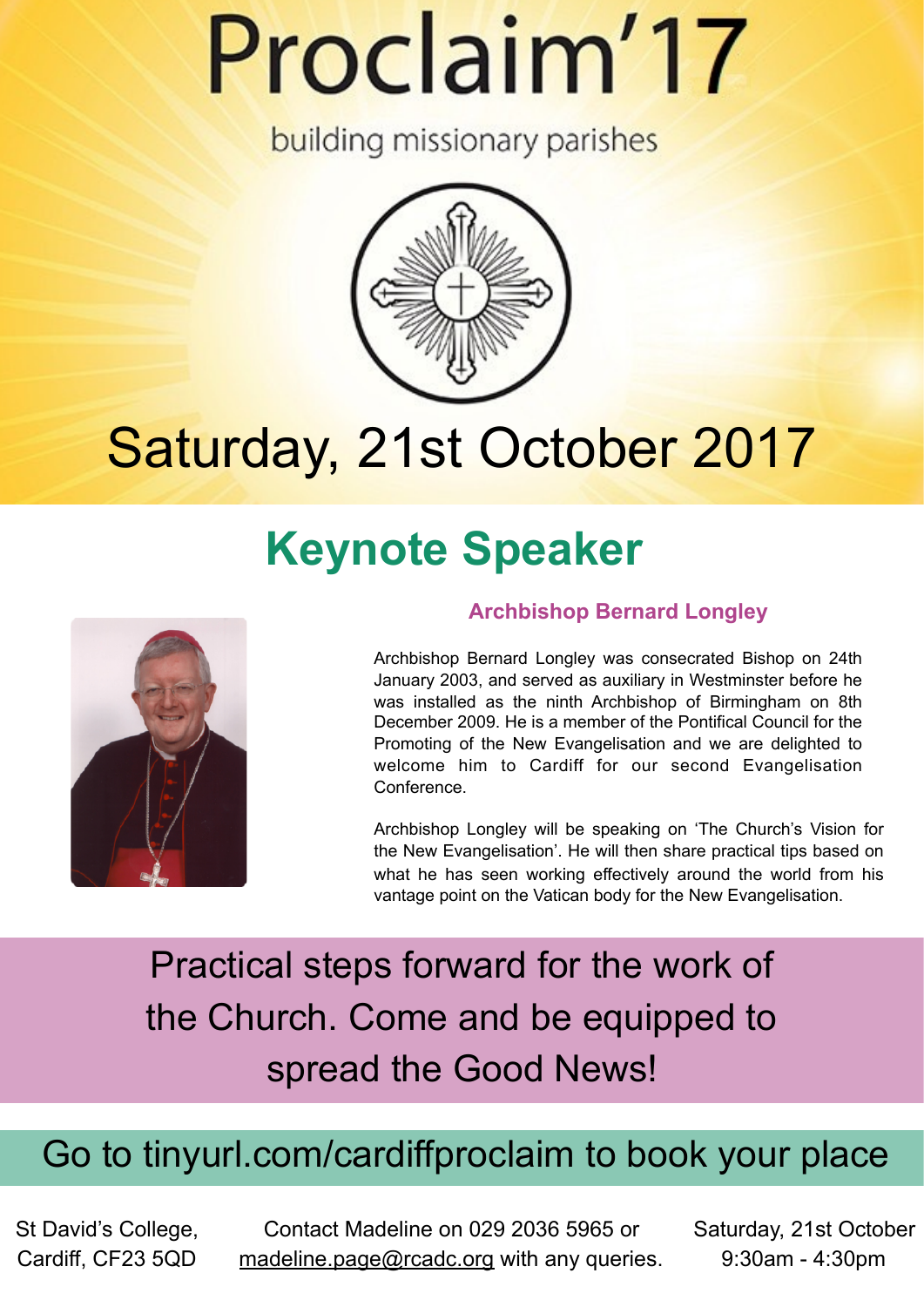# **Track Information**

During the Evangelisation Conference there will be 5 'tracks' running simultaneously during the day. Each track is designed to give specific, practical help for evangelisation depending on where you and your parish team (if you have one) are currently. Each track consists of one seminar and one workshop which are outlined below.

# **Track 1: Evangelising as an Individual**

#### **Seminar: Thresholds of Discipleship by Gareth Leyshon**

In order to be effective evangelists, we must first be able to understand where someone is on their faith journey and then what other 'thresholds' they must pass through on their way to becoming missionary disciples. This seminar will help you give people the right nudge in the right direction.





#### **Workshop: Testimonies by Rob and Sue Coyne**

In this workshop we will explore the importance of being able to share your faith testimony in a one-to-one evangelisation situation. This is one of the many practical tools we can use to witness to those around us. There will also be an opportunity to write and refine your own testimonies.

# **Track 2: Teams for Mission - What can we do first? (Starting an Evangelisation Team)**

#### **The Shoes of the Gospel Seminar**

In this seminar, Br. Loarne will be sharing real-life stories based on twelve years' experience of setting up Seekers' Teams across the country. Laugh together at his mistakes, look forward to the blessings of evangelistic success, and pick up useful tools to make your own mission team the best it can be. He says: "Taking your parish from maintenance to mission is like going on your first date: nerves, excitement and skill are all part of the journey. How will you set out?"





(Br. Loarne never married! He is a Capuchin Franciscan living in Oxford. He is 48 years old, likes classical music and his current work is the evangelisation of Muslims.)

#### **The Shoes of the Gospel Workshop**

The 'Shoes of the Gospel Workshop' will help you and your Team discern the mission-focus God wants you to take. This is an interactive workshop and you will be expected to get down to business! Br. Loarne will help participants explore questions like: 'Who can you best reach?', 'Where can we improve?' and 'How should we start?' Suitable for anyone who is already in or is aspiring to be in a group for evangelisation.